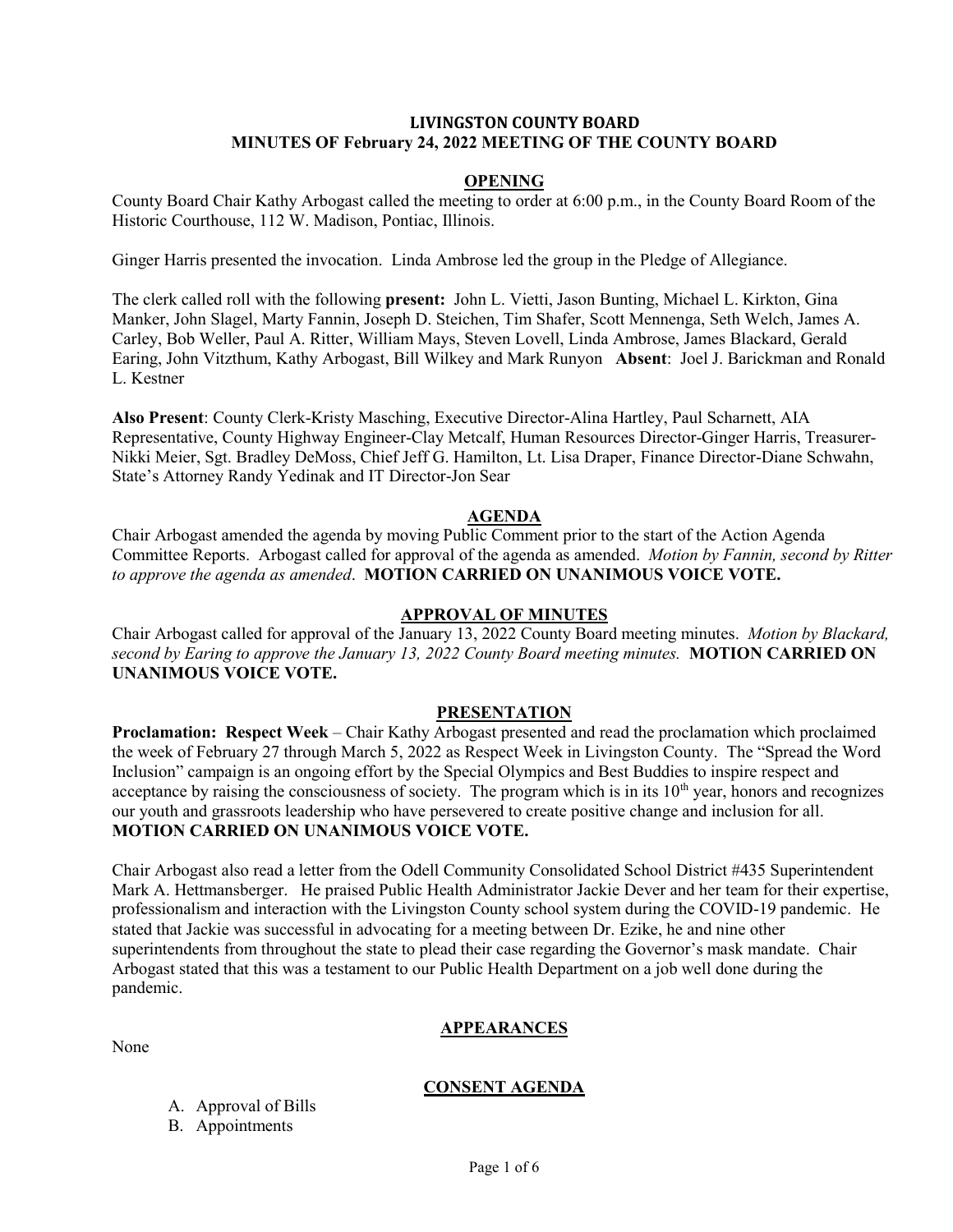- a. **Brandon Sancken** Appointment to the Northeast Sullivan Mona Drainage District, commencing February 24 and ends the first Tuesday in September 2022.
- b. Dwayne Meister Cullom fire Protection District (*Stricken from agenda*.)
- c. **Verne Taylor** Appointment to the Livingston County Regional Planning Commission, four-year term commencing February 24, 2022 and ending February 23, 2026.
- d. **Dean Wahls** Appointment to the Livingston County Regional Planning Commission, fouryear term commencing February 24, 2022 and ending February 23, 2026.

*Motion by Fannin, second by Wilkey for approval of the Consent Agenda.* **MOTION CARRIED ON ROLL CALL VOTE. Ayes**: Vietti, Bunting, Kirkton, Manker, Slagel, Fannin, Steichen, Shafer, Mennenga, Welch, Carley, Weller, Ritter, Mays, Lovell, Ambrose, Blackard, Earing, Vitzthum, Arbogast, Wilkey and Runyon **Nays:** None **Absent**: Barickman and Kestner

## **PUBLIC COMMENT**

Chair Arbogast noted that because of the large agenda and in accordance with the Standing Rules of the County Board, the time allotted for Public Comment would be thirty minutes with three minutes per person.

Tim Henson of Dwight was present to let the Board and citizens of the county know that he would be honored and privileged to serve as the Interim Sheriff for the remainder of Sheriff Childress's term.

Dave Rice commented on the Sheriff's Retirement Agreement regarding whether a cash payment was allowable and whether they were setting a precedence for future actions.

### **PUBLIC PROPERTY**

**Proposal: Scharnett Architects & Associates – Roof Replacement Design** – Committee Chairman John Vitzthum noted that the Ad-Hoc Committee and the Public Property Committee had reviewed proposals from three architectural firms and were recommending Scharnett Architects & Associates for the Historic Courthouse roof replacement project. Paul Scharnett provided an overview of the project and entertained questions from the Board. Highlights from his presentation follow: have performed over 1,500 projects in central Illinois over the past 30 years; is a complex roof with over 6 different roof types present and 8 different material transition types; soldered joints from 1870's not holding; budget needs to be large enough to encompass all the areas in need of repair at this time. Discussion took place. In order to repair all the components on the roof at one time it is estimated that the cost would be \$1.5 million. The discovery process will include test cuts to determine what damage has been done and repair items as necessary. A laser scan of the roof will be performed to ensure that they have the conditions for all 360 degrees of the roof. Scharnett stated that they could do some things less expensively but it wouldn't be a long term solution. Scharnett noted that they would provide repair options along with budget numbers and utilize modern approaches when able, while adhering to the historical guidelines. It was noted that a metal roof has around a fifty year warranty. *Motion by Earing, second by Fannin for approval of the Proposal: Scharnett Architects & Associates-Roof Replacement Design (Historic Courthouse).* **MOTION CARRIED ON ROLL CALL VOTE. Ayes**: Vietti, Bunting, Kirkton, Manker, Slagel, Fannin, Steichen, Shafer, Mennenga, Welch, Carley, Weller, Ritter, Mays, Lovell, Ambrose, Blackard, Earing, Vitzthum, Arbogast, Wilkey and Runyon **Nays:** None **Absent**: Barickman and Kestner

**Lease Agreement: Livingston County Commission on Children & Youth** - Vitzthum stated that the LCCCY would be leasing part of the old IHR building from the county. This lease mirrors the lease used for the Children's Advocacy Center. *Motion by Runyon, second by Manker for approval of the Lease Agreement: Livingston County Commission on Children & Youth.* **MOTION CARRIED ON ROLL CALL VOTE. Ayes**: Vietti, Bunting, Kirkton, Manker, Slagel, Fannin, Steichen, Shafer, Mennenga, Welch, Carley, Weller, Ritter, Mays, Lovell, Ambrose, Blackard, Earing, Vitzthum, Arbogast, Wilkey and Runyon **Nays:** None **Absent**: Barickman and Kestner

**Proposal: Farnsworth Group – Phase II Parking Design & Proposal: Farnsworth Group – Vaccination Clinic Design** – Vitzthum explained that the Phase II Parking Design was for the area behind the new Public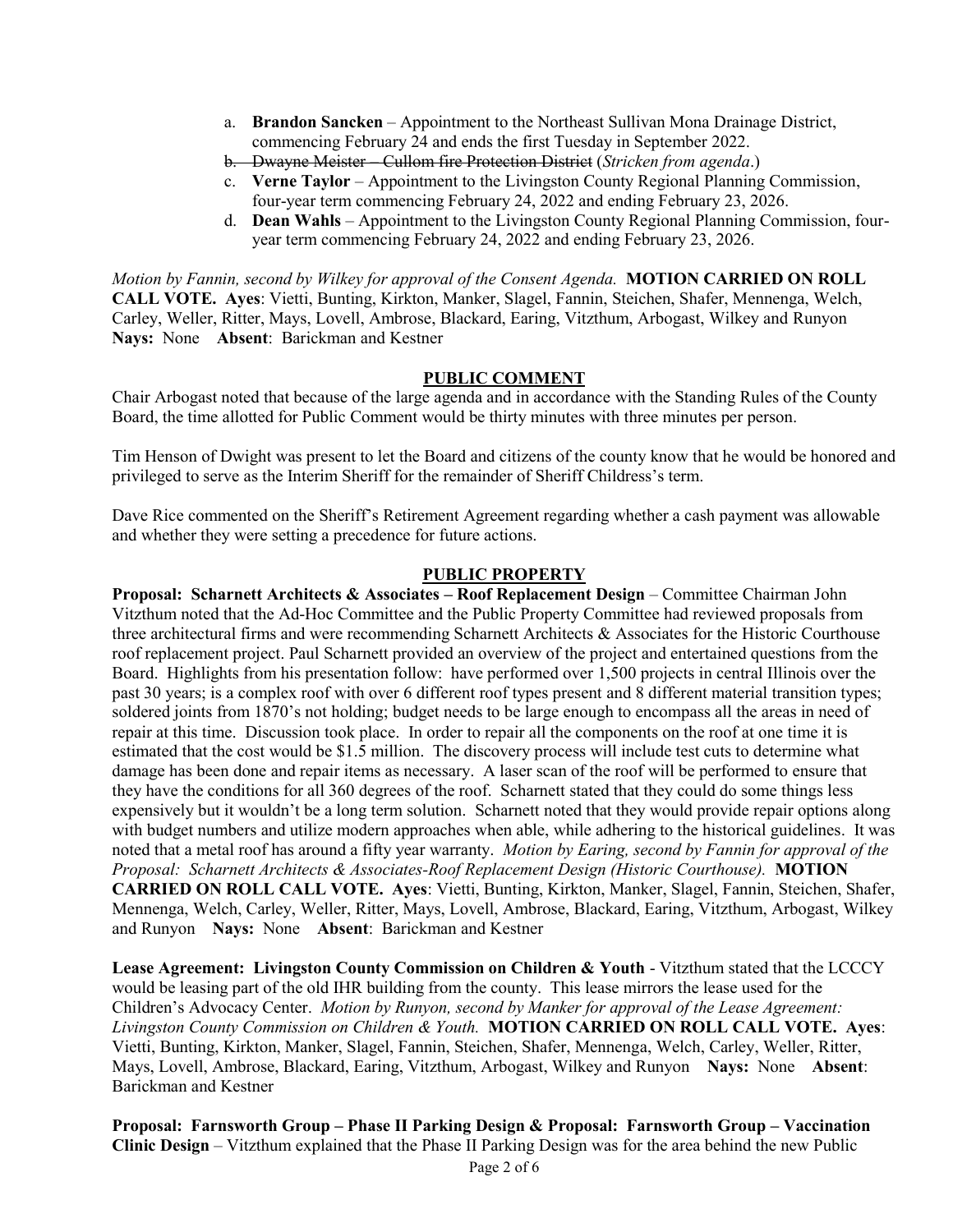Health Department building and the other design proposal was for a drive through Vaccination Clinic Facility at the Public Health Department as well. It was noted that the parking lot project was being paid from the capital projects budget and the drive through clinic was being paid with funding from the American Rescue Plan Act (ARPA). *Motion by Vitzthum, second by Ambrose for approval of the Proposal: Farnsworth Group-Phase II Parking Design and the Proposal: Farnsworth Group – Vaccination Clinic Design (Approve both proposals with one roll call vote).* **MOTION CARRIED ON ROLL CALL VOTE. Ayes**: Vietti, Kirkton, Manker, Slagel, Fannin, Steichen, Shafer, Mennenga, Welch, Carley, Weller, Ritter, Lovell, Ambrose, Earing, Vitzthum, Arbogast, Wilkey and Runyon **Nays:** Bunting, Mays and Blackard **Absent**: Barickman and Kestner

Vitzthum also reported that the Public Health Department employees had moved into the new building and were very pleased so far.

### **HIGHWAY**

Committee Chair Steve Lovell and County Highway Engineer Clay Metcalf reviewed the **Action Agenda Items** as follows:

- **a) Letting Results**: February 3, 2022 Letting
- **b) Local Agency Agreement for Federal Participation:** Federal-Aid Agreement for resurfacing Livingston CH 10 (Weston Road) from the county line (900N) to Torrance Avenue (1650N), approximately 7.54 miles known as Sect. No. 18-00120-03-RS. Includes **Resolution (#2022-02-03)** appropriating Matching Tax Funds for the Local Agency share of the cost.
- **c) Local Agency Agreement for Federal Participation:** Federal-Aid Agreement for replacement of Structure No. 053-3182 in Newtown Road District. Includes **Resolution (#2022-02-04)** appropriating County Aid to Bridge Funds for Local Agency share of cost.
- **d) Local Agency Agreement for Federal Participation:** Federal-Aid Agreement for replacement of Structure No. 053-3371 in Union Road District. Includes **Resolution (#2022-02-05)** appropriating County Aid to Bridge Funds for Local Agency share of cost.

*Motion by Blackard, second by Ritter to approve the Highway Action Items (All four with one roll call vote).* **MOTION CARRIED ON ROLL CALL VOTE. Ayes**: Vietti, Bunting, Kirkton, Manker, Slagel, Fannin, Steichen, Shafer, Mennenga, Welch, Carley, Weller, Ritter, Mays, Lovell, Ambrose, Blackard, Earing, Vitzthum, Arbogast, Wilkey and Runyon **Nays:** None **Absent**: Barickman and Kestner

Metcalf stated that oil prices had increased 3-4% with the aggregate components increasing slightly as well. They also have a little over \$8 million in projects scheduled to start over the next few months. The plans for the new building are at 75% completion.

# **FINANCE**

**Resolution (#2022-02-06): FY 2021 End of Year Transfers –** Committee Chair Shafer stated that these transfers would close out the FY2021. Some of the transfers were necessitated by unforeseen emergencies or defined by estimation, with one being substantial that wasn't discovered until late in the year. The resolution itemized which budget line items were deficient and those budget lines that had surpluses to transfer from. *Motion by Shafer, second by Earing to approve the Resolution Authorizing the FY 2021End of Year Transfers*. **MOTION CARRIED ON ROLL CALL VOTE. Ayes**: Vietti, Bunting, Kirkton, Manker, Slagel, Fannin, Steichen, Shafer, Mennenga, Welch, Carley, Weller, Ritter, Mays, Lovell, Ambrose, Blackard, Earing, Vitzthum, Arbogast, Wilkey and Runyon **Nays:** None **Absent**: Barickman and Kestner

**Treasurer's Annual Report –** Committee Chair Shafer noted that the report included much more detailed monthly information than what had been provided in the past. *Motion by Shafer, second by Bunting to approve the Treasurer's FY2021 Annual Report*. **MOTION CARRIED ON ROLL CALL VOTE. Ayes**: Vietti, Bunting, Kirkton, Manker, Slagel, Fannin, Steichen, Shafer, Mennenga, Welch, Carley, Weller, Ritter, Mays, Lovell, Ambrose, Blackard, Earing, Vitzthum, Arbogast, Wilkey and Runyon **Nays:** None **Absent**: Barickman and Kestner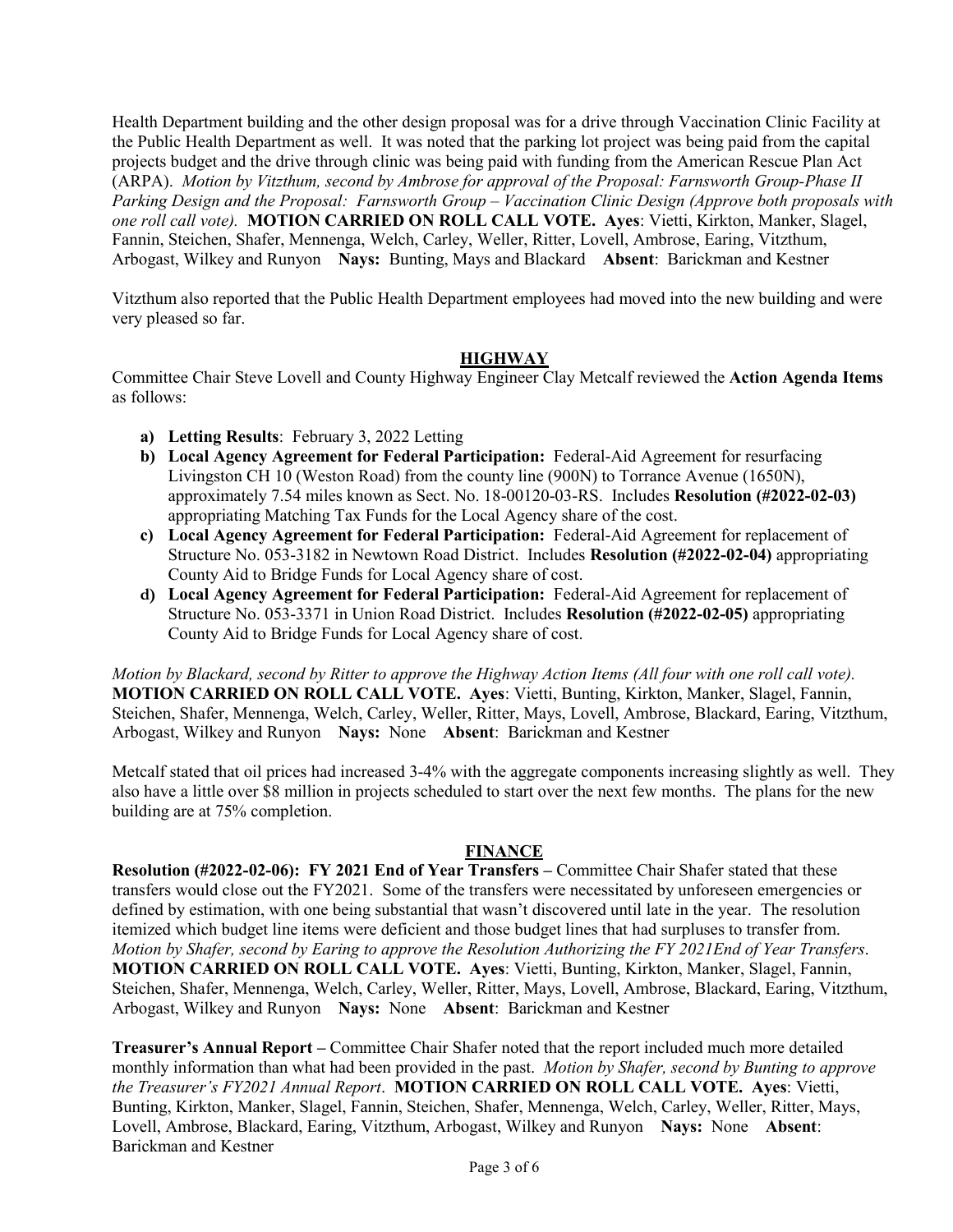**County Clerk's Semi-Annual Report –** County Clerk Kristy Masching presented her report which encompassed the second half of FY 2021. She noted that their receipts for the second half were down \$3,183.92 compared to the first period but when comparing FY21 to FY20 on an annual basis, revenue had increased by \$188,467.83. Masching also noted that the number of documents recorded in her office during the last couple of years had increased each year by about 500 documents. This increase was a result of refinancing due to low interest rates and the sale of larger tracts of farm ground in light of tax law changes. *Motion by Shafer, second by Wilkey to approve the County Clerk's Semi-Annual Report*. **MOTION CARRIED ON ROLL CALL VOTE. Ayes**: Vietti, Bunting, Kirkton, Manker, Slagel, Fannin, Steichen, Shafer, Mennenga, Welch, Carley, Weller, Ritter, Mays, Lovell, Ambrose, Blackard, Earing, Vitzthum, Arbogast, Wilkey and Runyon **Nays:** None **Absent**: Barickman and Kestner

**Resolutions Establishing Elected Officials Salaries: County Clerk, Treasurer, Sheriff –** Committee Chair Shafer explained that every election cycle, before the candidates circulate petitions, the salaries for the elected officials who are running are set. This is done so that the candidates who are successful will know what their salary will be for the four-year term. This year the salary setting resolutions are for the offices of County Clerk, Treasurer and Sheriff. Shafer stated that Alina had done a great deal of research and provided information from counties that were believed to be comparable to Livingston County. After much discussion the committee consensus was for larger increases for the first two years of the term and less on the back end of the term. Shafer stated that there were no radical increases and that the increases given were not keeping up with the rate of inflation at this time.

**Resolutions (#2022-02-07): Establishing County Clerk's Salary -** *Motion by Shafer, second by Kirkton to approve the Resolution: Establishing County Clerk's Salary*. **MOTION CARRIED ON ROLL CALL VOTE. Ayes**: Vietti, Bunting, Kirkton, Manker, Slagel, Fannin, Steichen, Shafer, Mennenga, Welch, Carley, Weller, Ritter, Lovell, Ambrose, Blackard, Earing, Vitzthum, Arbogast, Wilkey and Runyon **Nays:** Mays **Absent**: Barickman and Kestner

**Resolutions (#2022-02-08): Establishing County Treasurer's Salary -** *Motion by Shafer, second by Slagel to approve the Resolution: Establishing the County Treasurer's Salary*. **MOTION CARRIED ON ROLL CALL VOTE. Ayes**: Vietti, Bunting, Kirkton, Manker, Slagel, Fannin, Steichen, Shafer, Mennenga, Welch, Carley, Weller, Ritter, Lovell, Ambrose, Blackard, Earing, Vitzthum, Arbogast, Wilkey and Runyon **Nays:** Mays **Absent**: Barickman and Kestner

**Resolutions (#2022-02-09): Establishing County Sheriff's Salary -** *Motion by Shafer, second by Weller to approve the Resolution: Establishing the County Sheriff's Salary*. **MOTION CARRIED ON ROLL CALL VOTE. Ayes**: Vietti, Bunting, Kirkton, Manker, Slagel, Fannin, Shafer, Mennenga, Welch, Carley, Weller, Ritter, Lovell, Blackard, Earing, Vitzthum, Arbogast, Wilkey and Runyon **Nays:** Steichen, Mays and Ambrose **Absent**: Barickman and Kestner

# **AG & ZONING**

**Ordinance (#2022-02-10): Case ZT-1-22: Livingston County Special Uses -**Committee Chair Bunting noted that this zoning case pertained to the review of a proposed zoning text amendment that would change the ordinances procedure for final approval of special use requests for airport or heliport, and mineral extraction sites (quarries), with final approval to be left to the Livingston County Board rather than the Zoning Board of Appeals. Bunting noted that they had been working on this project for a number of months and had passed it unanimously in Ag & Zoning Committee. Bunting explained that the process would start with the County Board, on to the Regional Planning Commission, then the Zoning Board of Appeals and back to the County Board for final approval. The thought behind this process was that the County Board is elected by their constituents with the ZBA members appointed by the County Board Chairman and approved by the County Board. Thus the decisions will be made by the residents who vote the County Board members in. *Motion by Bunting, second by Kirkton to approve Case ZT-1-22: Livingston County Special Uses (Ordinance #2022-02-10)*. **MOTION CARRIED ON ROLL CALL VOTE. Ayes**: Vietti, Bunting, Kirkton, Manker, Slagel, Fannin, Steichen, Shafer, Mennenga,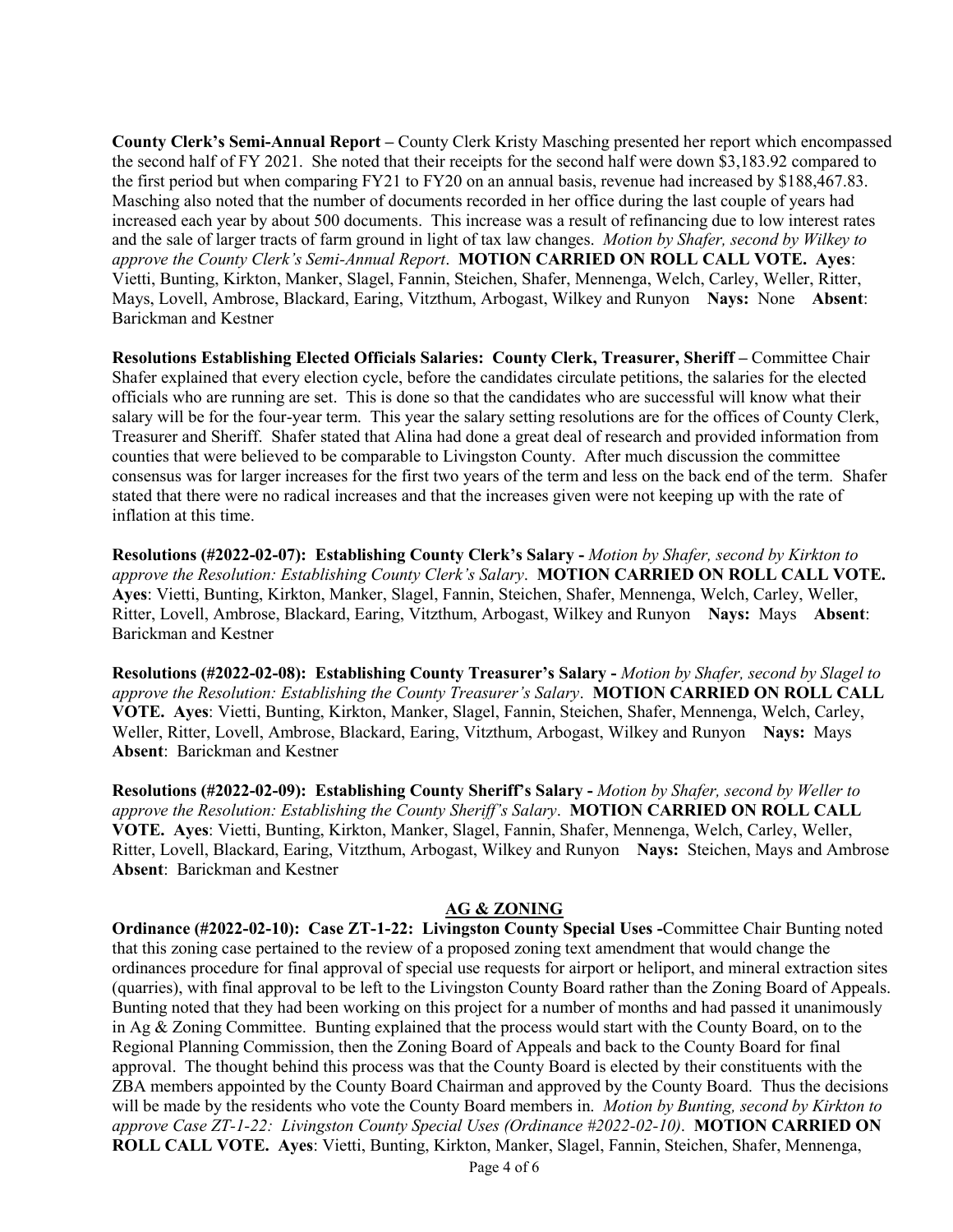Welch, Carley, Weller, Ritter, Mays, Lovell, Ambrose, Blackard, Earing, Vitzthum, Arbogast, Wilkey and Runyon **Nays:** None **Absent**: Barickman and Kestner

## **SHERIFF, JAIL & LICENSE**

Detective Sgt. DeMoss, the Supervisor of the Livingston County Pro-Active Unit was present to report and commend Pro-Active Unit publicly for their hard work on a recent activity. DeMoss stated that a lengthy drug investigation concluded with the execution of a search warrant in Chatsworth and the seizure of one pound of methamphetamine with an estimated street value of \$20,000. The perpetrator is in the Livingston County Public Safety Complex on a \$1 million bond. He noted that they were assisted by the Chatsworth Police Department, the Tri-County Drug Enforcements Narcotics Team (Trident), the Fairbury, Pontiac and Dwight Drug Units and V-Com. Chair Arbogast commended them on a job well done.

**Sheriff's Annual Report & Sheriff's Semi-Annual Report** – *Motion by Carley, second by Vietti to approve the Sheriff's 2021 Annual Report & the Sheriff's Semi-Annual Report for the 2nd half of FY2021.* **MOTION CARRIED ON ROLL CALL VOTE. Ayes**: Vietti, Bunting, Kirkton, Manker, Slagel, Fannin, Steichen, Shafer, Mennenga, Welch, Carley, Weller, Ritter, Mays, Lovell, Ambrose, Blackard, Earing, Vitzthum, Arbogast, Wilkey and Runyon **Nays:** None **Absent**: Barickman and Kestner

**Resolution (#2022-02-11): Increasing Sick / Medical Fees** – Carley noted that the resolution would increase the sick and medical fees charged to the inmates. It had been sent to all the Board members in their packets for their review. Superintendent Draper was present to answer questions. *Motion by Carley, second by Lovell to approve the Resolution Increasing Sick/Medical fees.* **MOTION CARRIED ON ROLL CALL VOTE. Ayes**: Vietti, Bunting, Kirkton, Manker, Slagel, Fannin, Steichen, Shafer, Mennenga, Welch, Carley, Weller, Ritter, Mays, Lovell, Ambrose, Blackard, Earing, Vitzthum, Arbogast, Wilkey and Runyon **Nays:** None **Absent**: Barickman and Kestner

Chair Carley expressed his gratitude to all the officers in the Sheriff's Department for all the work they do. He also thanked Lt. Jeff Hamilton, Captain Gragert and Superintendent Draper for their service to the county as well.

# **INFORMATION TECHNOLOGY**

No report since they didn't meet.

### **RULES, LEGISLATION, VETERANS & COMMUNITY SERVICES COMMITTEE**

Committee Chair Mike Kirkton stated that next month they will be meeting with some of the agencies regarding the services they provide to the citizens of the county.

**INFORMATION TECHNOLOGY** No report since they didn't meet.

### **EXECUTIVE**

**Retirement Agreement** - *Motion by Arbogast, second by Carley to approve the Retirement Agreement for Sheriff Tony Childress.* Discussion took place. Some of the members didn't like this course of action but felt it had to be done. Some felt that the agreement should be voted down and the Sheriff decide what he should do. Others felt that we would be double paying for six months to the retired Sheriff and also for the interim Sheriff. Sheriff, Jail & License Committee Chair Jim Carley explained that Lt. Hamilton would be taking over during the Sheriff's position at a pay reduction since he makes more than the Sheriff. There will be no Chief Deputy appointed during this time, so the overall savings in salary and insurance would be a little under \$29,000. The Sheriff's car would also be put back into the squad car pool since they're short a car for another savings of about \$30,000. Carley stated that if this agreement passed there would be a total savings of around \$59,000. It was noted that there would be a savings only if the Interim Sheriff chose not to appoint a Chief Deputy. State's Attorney Randy Yedinak stated that he drafted the document and verified that from a legal stand point this agreement could be done.